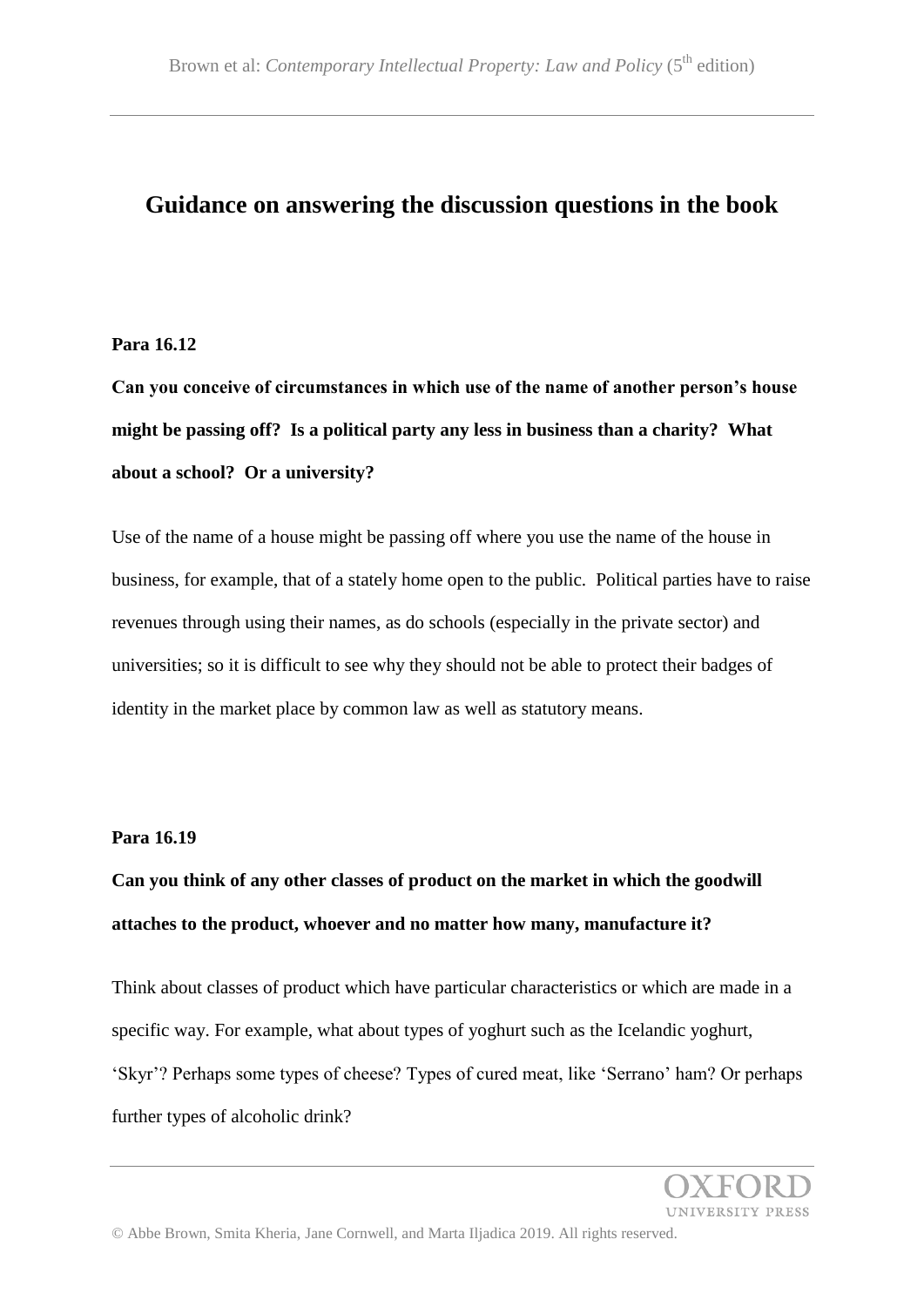#### **Para 16.39**

**Review the range of findings of misrepresentation in** *Westwood v Knight* **[2011] EWPCC 8, paras 157–158, 168, 190–191, 200, 202, 204, 212, and 220–221. Is this what you would have expected given the cases discussed previously? Do you agree with the findings regarding Knight's conduct as a whole, paras 222–226? Compare** *Specsavers International Healthcare Ltd v Asda Stores Ltd* **[2011] FSR 1, paras 190–192.**

There is limited engagement in *Westwood* with misrepresentation, rather than with goodwill, reputation and evidence. There is consideration of the availability of similar terms in respect of "Let it Rock". Otherwise the focus is on the use of the terms in the context of use of Westwood related names (including at para 204), and this led to findings of passing off. The same approach is seen in the conclusion in respect of the overall activity of Knight. In *Specsavers v Asda*, there is a more detailed discussion of passing off and a finding that the cumulative effect of the conduct did not amount to misrepresentation. An important part of that is the presence of Asda – can the same point be made in respect of Knight?

#### **Para 16.53**

## **Consider the previous cases in the light of** *Irvine v Talksport* **[2002] 2 All ER 414 after you have explored paras 18.47ff). Are they mutually consistent?**

The key difference seems to be that whereas the cases discussed in the preceding paragraphs revolve around arguments about whether the connection falsely represented was one in which the claimant had control over the quality of what the defendant offered (goods or services).